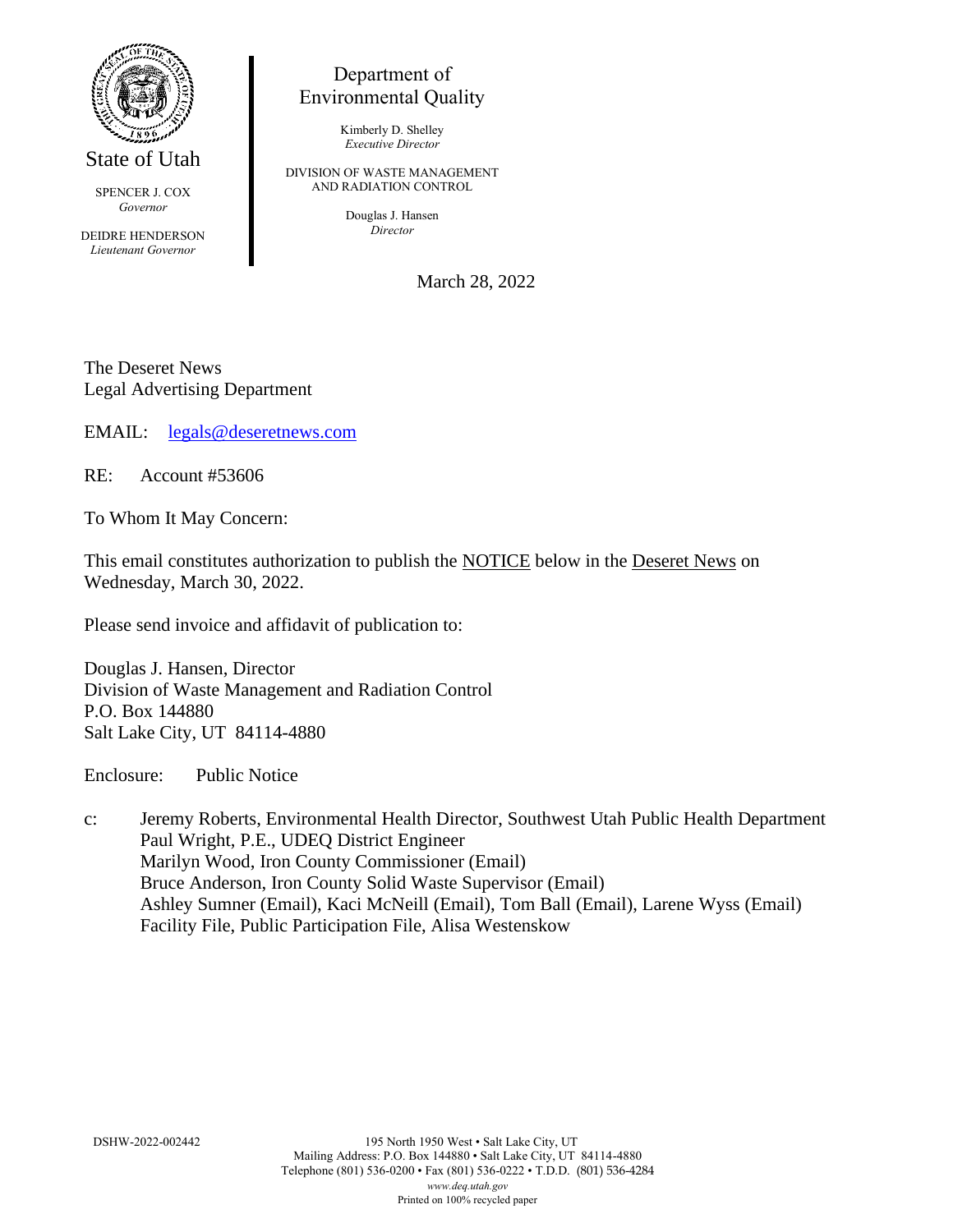

State of Utah

SPENCER J. COX *Governor*

DEIDRE HENDERSON *Lieutenant Governor*

## Department of Environmental Quality

Kimberly D. Shelley *Executive Director*

DIVISION OF WASTE MANAGEMENT AND RADIATION CONTROL

> Douglas J. Hansen *Director*

> > March 28, 2022

The Salt Lake Tribune Legal Advertising Department

EMAIL: [legals@sltrib.com](mailto:legals@sltrib.com)

RE: Account #SLT0010250

To Whom It May Concern:

This email constitutes authorization to publish the NOTICE below in the Salt Lake Tribune on Sunday, April 3, 2022.

Please send invoice and affidavit of publication to:

Douglas J. Hansen, Director Division of Waste Management and Radiation Control P.O. Box 144880 Salt Lake City, UT 84114-4880

Enclosure: Public Notice

c: Jeremy Roberts, Environmental Health Director, Southwest Utah Public Health Department Paul Wright, P.E., UDEQ District Engineer Marilyn Wood, Iron County Commissioner (Email) Bruce Anderson, Iron County Solid Waste Supervisor (Email) Ashley Sumner (Email), Kaci McNeill (Email), Tom Ball (Email), Larene Wyss (Email) Facility File, Public Participation File, Alisa Westenskow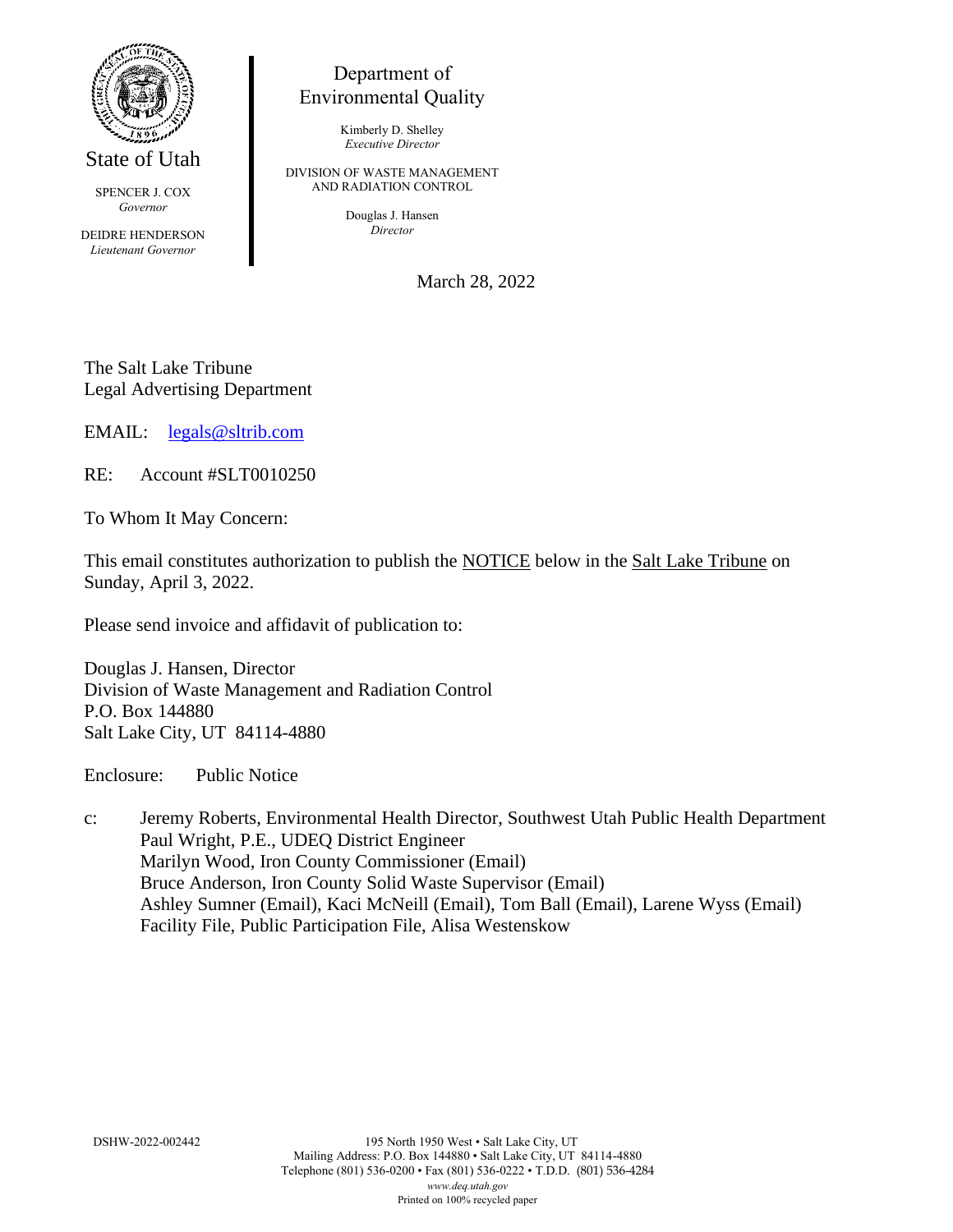

State of Utah

SPENCER J. COX *Governor*

DEIDRE HENDERSON *Lieutenant Governor*

## Department of Environmental Quality

Kimberly D. Shelley *Executive Director*

DIVISION OF WASTE MANAGEMENT AND RADIATION CONTROL

> Douglas J. Hansen *Director*

> > March 28, 2022

The Daily Spectrum Legal Advertising Department

EMAIL: [legalads@thespectrum.com](mailto:legalads@thespectrum.com)

RE: Account #1287

To Whom It May Concern:

This letter constitutes authorization to publish the attached NOTICE below in The Daily Spectrum, on Friday, April 1, 2022.

Please send invoice and affidavit of publication to:

Douglas J. Hansen, Director Division of Waste Management and Radiation Control P.O. Box 144880 Salt Lake City, UT 84114-4880

Enclosure: Public Notice

c: Jeremy Roberts, Environmental Health Director, Southwest Utah Public Health Department Paul Wright, P.E., UDEQ District Engineer Marilyn Wood, Iron County Commissioner (Email) Bruce Anderson, Iron County Solid Waste Supervisor (Email) Ashley Sumner (Email), Kaci McNeill (Email), Tom Ball (Email), Larene Wyss (Email) Facility File, Public Participation File, Alisa Westenskow